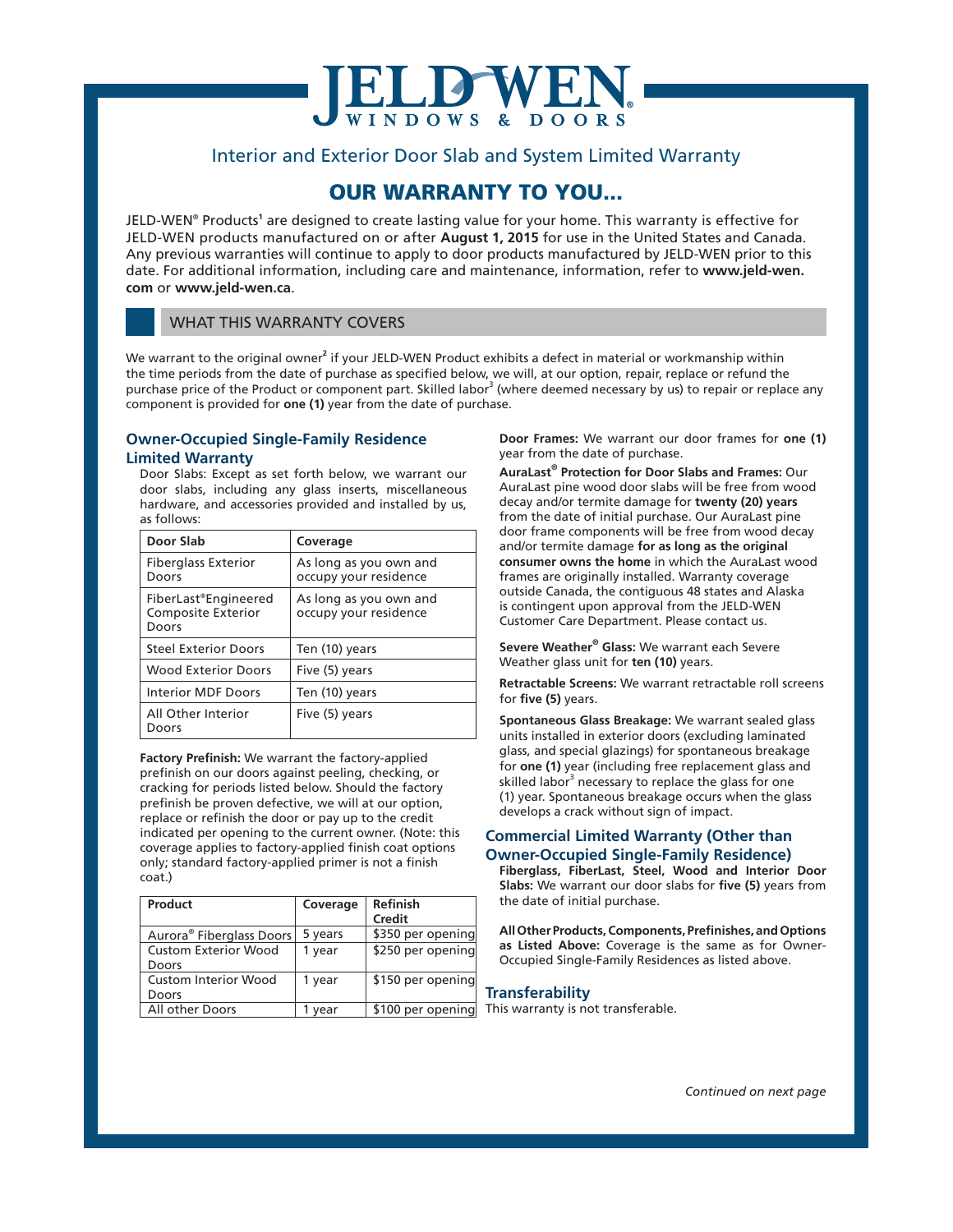#### HOW TO GET ASSISTANCE

If you have a problem with your JELD-WEN Door, immediately upon discovery, contact the distributor or dealer from whom you purchased our product or contact us directly:

| In the United States: |                                                                                                              |  |
|-----------------------|--------------------------------------------------------------------------------------------------------------|--|
| Mail:                 | <b>JFLD-WEN Customer Care</b><br><b>Attn: Door Warranty Claims</b><br>P.O. Box 1329, Klamath Falls, OR 97601 |  |
| Phone:<br>Fax:        | 800-JELD-WEN (800-535-3936)<br>800-436-5954                                                                  |  |
| Email:<br>Web:        | CustomerServiceAgents@jeld-wen.com<br>www.jeld-wen.com/contact-us                                            |  |
| In Eastern Canada:    |                                                                                                              |  |
| Mail:                 | <b>JELD-WEN Service Department</b><br>90, rue Industrielle<br>Saint-Appollinaire, Quebec, Canada GOS 2EO     |  |
| Phone:<br>Fax:        | 800-463-1930<br>888-998-1599                                                                                 |  |
| In Western Canada:    |                                                                                                              |  |
| Mail:                 | <b>JELD-WEN Service Department</b><br>550 Munroe Avenue<br>Winnipeg, Manitoba, Canada R2K 4H3                |  |
| Phone:                | 888-945-5627<br>204-668-8230                                                                                 |  |
| Fax:<br>Email:        | 204-663-1072<br>wpgservice@jeld-wen.com                                                                      |  |

We can respond quickly and efficiently if you provide the following: a) date and location of purchase, or product

#### WHAT THIS WARRANTY DOES NOT COVER

identification from the tag on the top edge of the slab, b) how to contact you, c) the address where the product can be inspected, and d) a description of the apparent problem and the product (photographs are helpful).

#### **What We Will Do**

Upon receiving your notification, we will send out an acknowledgement within three business days to the contact, which you have provided. We will investigate your claim and will begin to take appropriate action within 30 days after receipt of notification. If your warranty claim is denied, we may charge an inspection fee for an onsite inspection that is required or requested by you.

If your claim is accepted, and we choose to repair or replace the product or a component of the product, the replacement product/component will be provided in the same specification as the original product. Replacement products, components and services are warranted for the balance of the original product or service warranty, or 90 days, whichever is longer.

If the claimed nonconformity is warp of a door slab, we may defer repairing or replacing the door slab for a period up to 12 months from the date of claim. It is not uncommon for a temporary warp condition to occur as the door slab adjusts to local humidity and temperature conditions. This deferral will not be counted against the warranty period.

**Product Purchase Date:**\_\_\_\_\_\_\_\_\_\_\_\_\_\_\_\_\_\_\_\_\_\_\_\_\_

**Order Number:** 

JELD-WEN manufactures and sells both individual door slabs and complete door systems. This warranty does not cover parts or components (e.g., locksets, handles, etc.) not sold by JELD-WEN to the original owner. See your distributor or dealer regarding the warranty on the entire door system and/or these other components.

We are not liable for:

- Normal wear and tear, including normal wear and tear of weatherstrip; and natural weathering of surfaces or variations in the color or texture of wood or finish; surface cracks that are less than 1/32" in width and/ or 2" in length; for knotty alder and juniper: surface checks that are less than 1/8" in width and/or 5" in length, and knot placement, quantity, or size.
- Problems due to misuse or abuse; failure to follow the care and maintenance instructions; or as a result of any cause beyond our reasonable control (e.g. fire, flood, earthquake, other acts of nature, and acts of third parties outside of our control).
- Problems related to: improper field finishing of all surfaces (front and back) and edges (top, bottom, and sides) of the door slab and frame (See our Finishing Instructions at www.jeld-wen.com/resources); variation or unsatisfactory results in sheen or texture resulting from the field application of paint or any other finishing material.
- Failure to provide an adequate overhang for exterior doors; damage caused by extreme temperature buildup where storm doors are present. For general guidelines,

see our "Appropriate Protection for Exterior Doors" in our product literature or at www.jeld-wen.com/ resources; for specific information pertaining to your structure, consult your contractor or other building professional.

- Warp for any 3'6" wide by 8' 0" high by 1 3/4", or smaller door slab, which does not exceed 1/4" in the plane of the door slab itself; door slabs wider and/or higher are not guaranteed for warp.
- Bow or misalignment in the frame or jamb in which the door slab is hung (if such is purchased from JELD-WEN unmachined and not prehung).
- Slight expansion or contraction due to varying environmental conditions; slab movement (shrinkage or swelling) of 1/4" or less due to temperature and humidity, consult our Care & Maintenance documents on how to work with this natural movement.
- Wood decay for wood components other than of AuraLast pine; and wood decay for any wood components (including pine) that come in direct contact with soil. Note: superficial mold/mildew does not indicate wood decay.